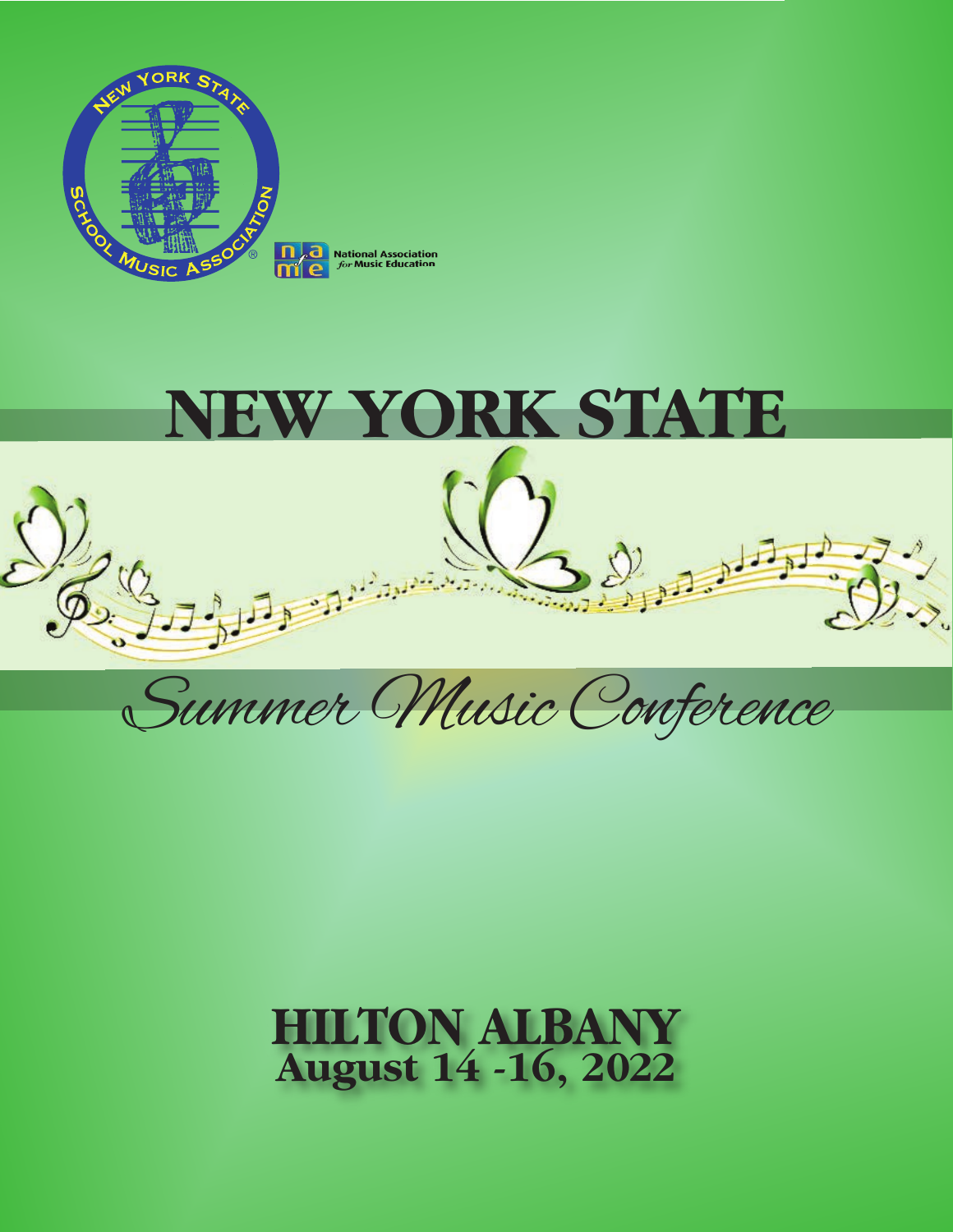## **NYS SUMMER MUSIC CONFERENCE INFO**



Hello! I am so excited to invite you to this year's in-person New York State Summer Music Conference, August 1416. We will once again have live performances with our Directors' ensembles along with music reading sessions, presentations, discussion groups, workshops, lectures, meetings as well as social events. You can receive CTLE credit for attending sessions! This conference is co-sponsored by our affiliates: NYACDA, NYASTA, NYSBDA, NYSCAME and J.W PEPPER. Hope to see you in Albany this August!

Kathy Perconti NYSSMA® Third Vice-President

Peruse literature from the NYSSMA**®** Manual Edition 33 (Effective July 2022) Manual Room Hours: Sunday 1:00 - 5:00

Monday 9:00 - 5:00 Tuesday 9:00 - 12:00

**NYSSMA® is an Approved Provider of CTLE! (Continuing Teacher & Leader Education)** 

**Register & Attend the NYS Summer Music Conference Earn 15 credit hours** 

**Certificates of Completion to be emailed upon request AFTER the conclusion of the conference.**

## HOTEL RESERVATIONS MUST BE MADE ONLINE

## HILTON ALBANY www.hilton.com

**To reserve your room please go to:** 

**https://group.hilton.com/vtfjt3 and follow the online process**

Rates start at \$151/night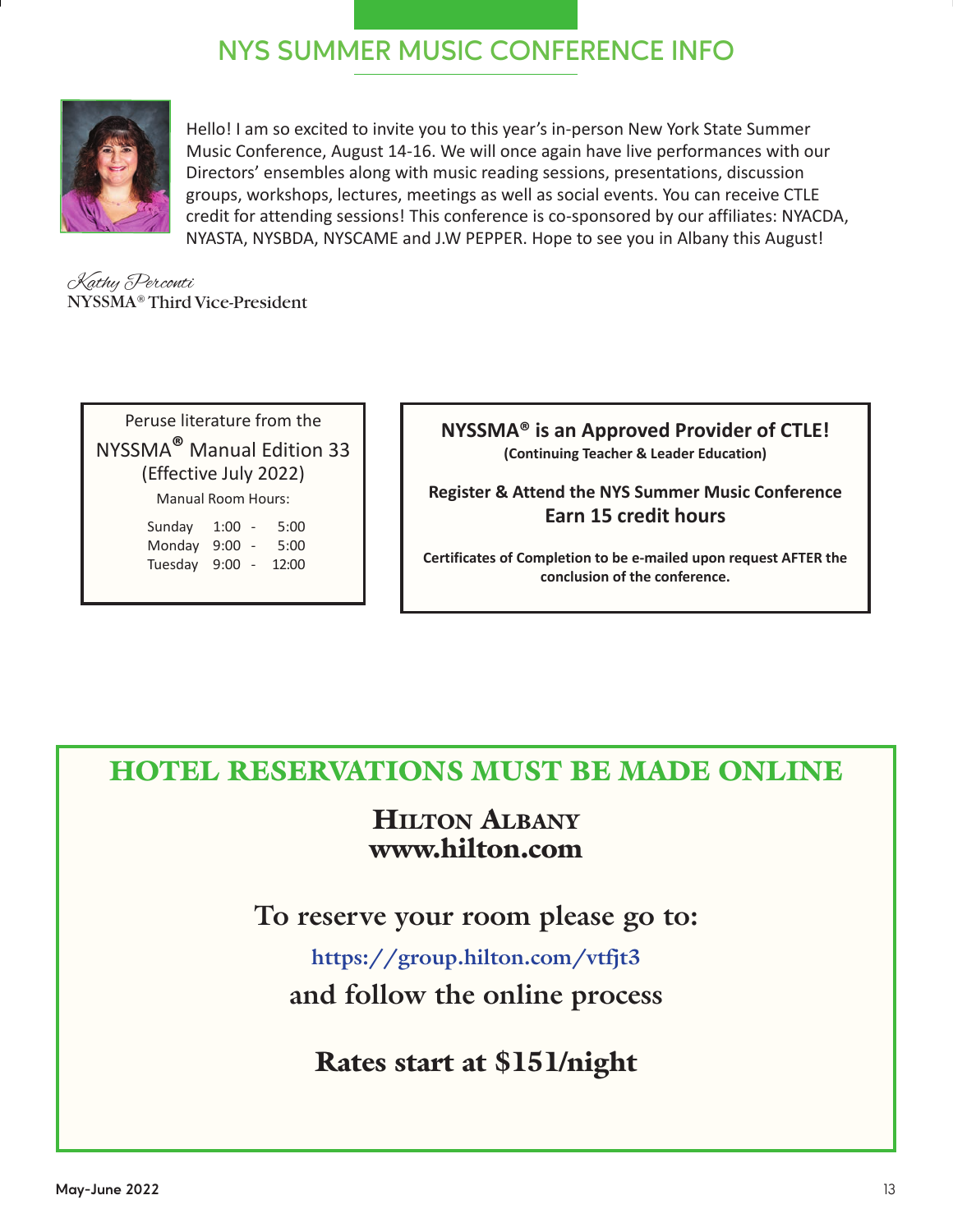## **NYS SUMMER MUSIC CONFERENCE INFO**

## **Sunday, August 14, 2022**

**2022 NY-ACDA MIDDLE SCHOOL HONOR CHOIR CONCERT - 12:00 PM Jason Alexander Holmes – Cincinnati Boychoir**

**2022 NY-ACDA HIGH SCHOOL HONOR CHOIR CONCERT - 1:00 PM** 

## **Summer Conference Clinicians**

#### **NYACDA**

Desmond Moulton Meg Myette Anthony D'Agostino James Ludwig Kristen Von Bargen Thomas Wright Nils Klykken Esther Liu Harris Cyndi Feinman Sean Linfors Eric Rubenstein Evan Montemayor Kyle Garcia Jameelah Taylor Andrea Maas Wendy Moy Morgan Beaton Morgan Jolley Darryl Jordan Brian Wright Liz Geisewite Brian Stevens Antoine Dolberry Shoshana Herhkowitz.

Marlene Hawkins Dr. Michael Hopkins Dr. Susan Davis David Beck

#### **NYSBDA**

**NYASTA**

Daniel Fabricius Alessandra Shellard Jessica Williamson Dr. Patricia Cornett Meghan Cabral Corey Riley Erin Tapia Lindsey Williams

#### **NYSCAME**

NYSED Arts Associate Jennifer Childress Dr. John Gallagher Travis Newton Teresa Renn David Seligman

Dr. James Weavers

Allison Russo Donna Basile Anthony Femino

#### **NYSSMA®**

*CMC* Renee Duncan Joshua Emanuel

Quinn McClure Rob DelGaudio Madolyn Accola Natasha Henry- Rodriguez Matthew Stensrud Joe'l Staples Craig Knapp Shana Kohler *NYSSMA® Manual* 

Jen Rafferty

Kathryn A. Struzik *Technology* Nucleo Vega

Catherine Plichta Fred Kersten Kris Gilbert John Mlynczak Gina Costanza

*Collegiate* Presiding: Dr. Keith Koster

#### **Monday, August 15, 2022 CONFERENCE KEYNOTE** – **1:00 PM**

#### **Arreon Harley-Emerson**

Choir School of Delaware



**Directors' Band – 8:00 PM** Dr. Patricia Cornett, Temple University



#### **Directors' Chorus** – **8:00 PM**

Dr. Edith A. Copley Northern Arizona University



#### **Directors' Orchestra** – **8:00 PM**

Dr. Michael Hopkins University of Michigan



All Conference Reception - 9:30 PM



#### **Matthew Stensrud** *Elementary Classroom Music Headliner* **Sidwell Friends Lower School**

**Washington, DC** 



This document is based on the information available at press time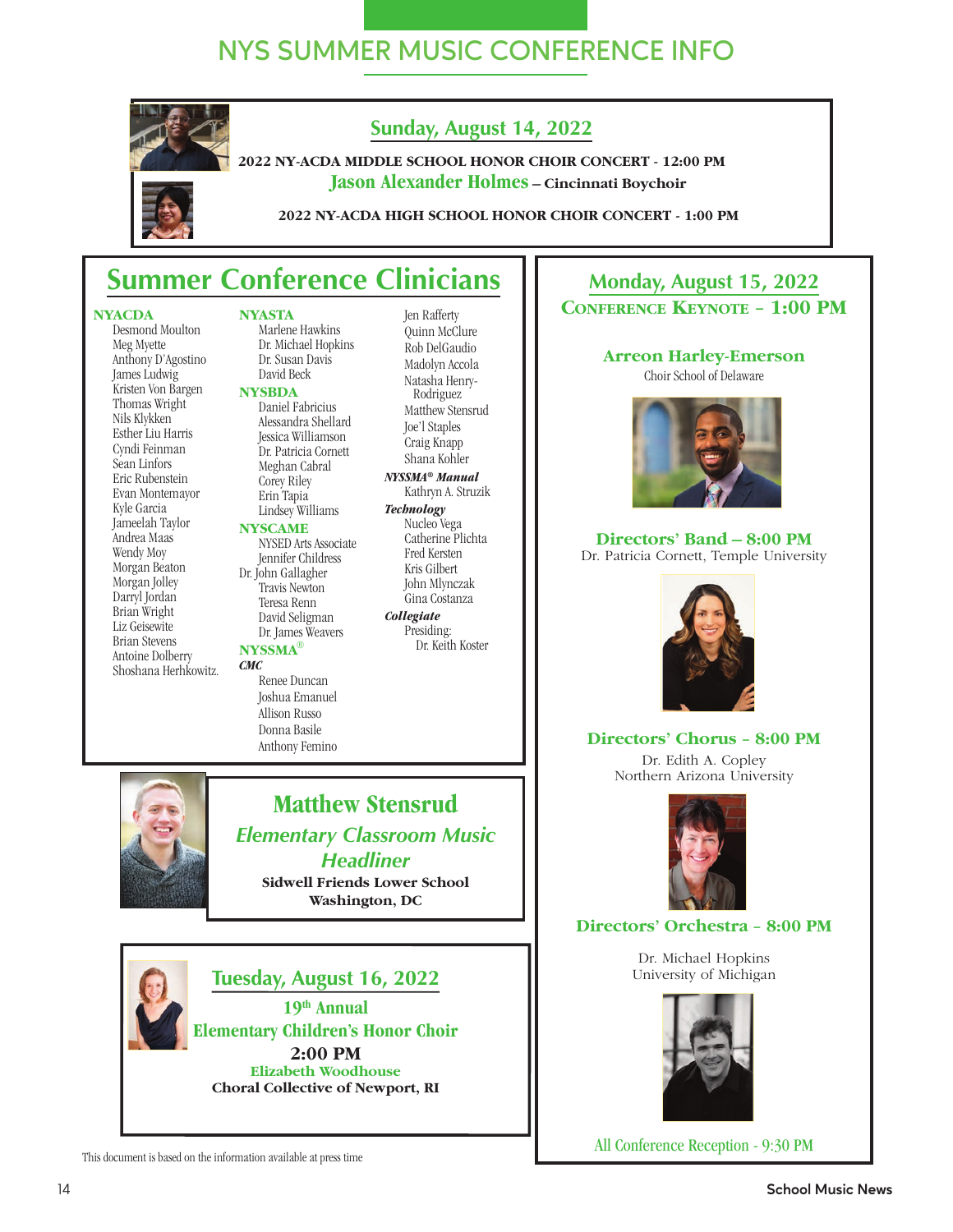## **NYS SUMMER MUSIC CONFERENCE REGISTRATION INFO**

#### **NEW YORK STATE SCHOOL MUSIC ASSOCIATIOON REGISTRATION ANNUAL SUMMER CONFERENCE August 14 – August 16, 2022 Albany Hilton - Albany, New York**

**All Registrations** are processed online at www.nyssma.org. **Click** on **Summer Conference Registration**.

#### **You will need your 9 digit NAfME Member ID and expiration date to register.**

**Your NAfME membership MUST BE ACTIVE** at the time of the conference in order to register. If your membership expires prior to the conference, renew before registering. The membership will extend for one year from current expiration date.

#### **Credit Card Payment**

• On the payment page **click** *credit card* and follow the prompts.

#### **Check (personal or school)**

• On the payment page **click** *check*. The check needs to be mailed to the NYSSMA Office by August 1<sup>st</sup>. Otherwise bring to the Conference Registration Desk. Be sure to include your name.

#### **School Purchase Order**

• On the payment page **click** *purchase order*. The purchase order needs to be mailed to the NYSSMA Office by August  $1<sup>st</sup>$ . Otherwise bring to the Conference Registration Desk. Be sure to include your name.

**Checks and Purchase Orders MUST be mailed by August 1st. After that, bring the check or purchase order to the Conference Registration Desk.** 

> **Mail Checks and Purchase Orders to New York State School Music Association 718 The Plain Road Westbury, NY 11590-5956**

|                                              | Until | After |
|----------------------------------------------|-------|-------|
| <b>TYPE OF REGISTRATION</b>                  | Aug 5 | Aug 5 |
| <b>Full Conference Active Members</b>        | \$150 | \$165 |
| <b>Full Conference Retired Members</b>       | \$0   | \$0   |
| <b>Full Conference Collegiate Members</b>    | \$30  | \$30  |
| <b>Full Conference Non-Members</b>           | \$225 | \$250 |
| Non-Music Educator Guest of Attending Member | \$50  |       |

#### **REGISTRATION CANCELLATION POLICY – Through August 1 - \$25.00 fee. After August 1 – NO REFUNDS**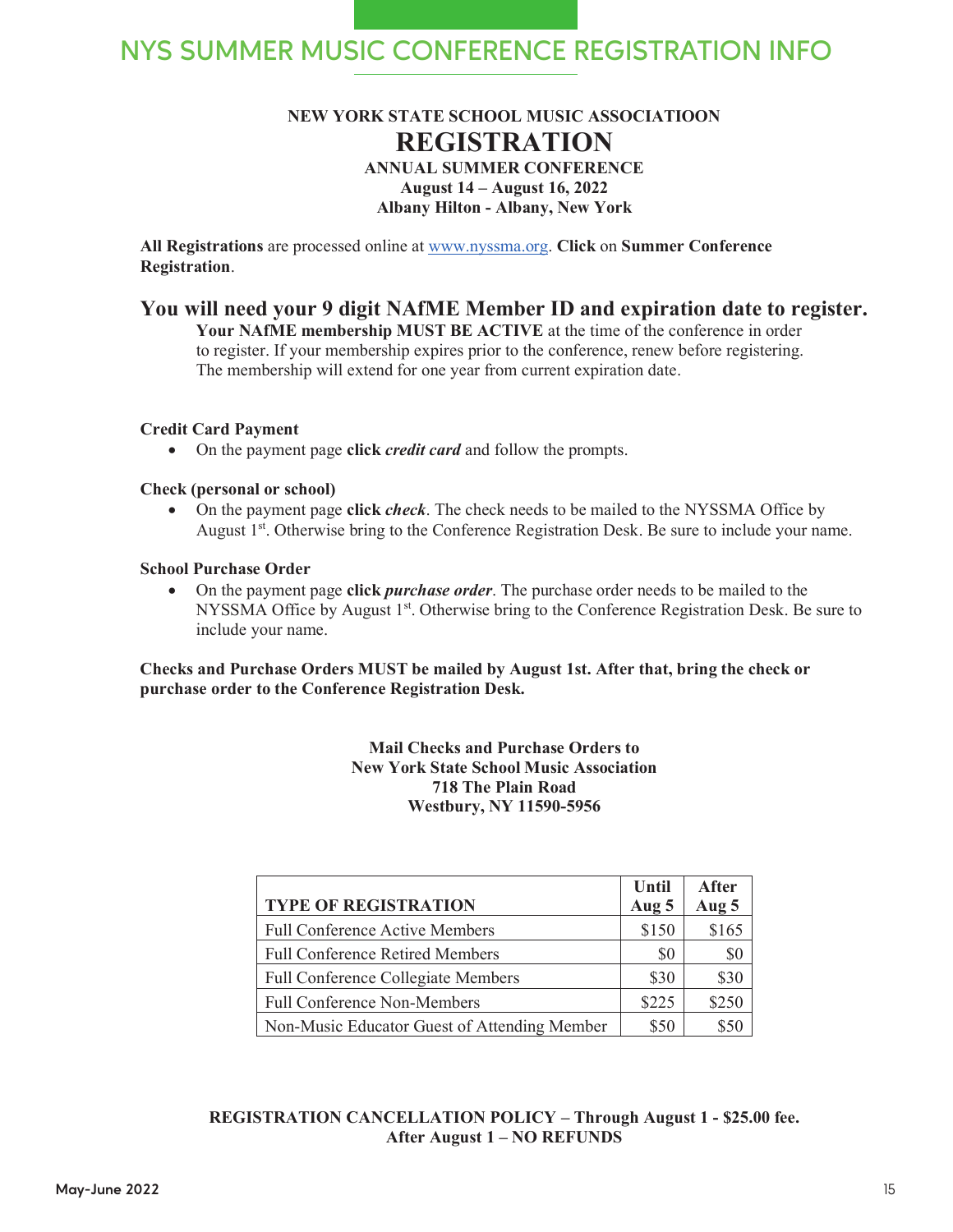## **NYS SUMMER MUSIC CONFERENCE SESSIONS INFO**

**August 14-16 2022** – Hilton Albany

# Summer Conference Sessions

*NOTE: Sessions are subject to change, please visit the NYSSMA® website for the latest information.*

## **NYACDA**

| (New York American Choral Directors Association) |                                                                                           |  |
|--------------------------------------------------|-------------------------------------------------------------------------------------------|--|
| <b>SUNDAY</b>                                    |                                                                                           |  |
|                                                  | 9:00-11:00 NYACDA Executive Board Meeting                                                 |  |
|                                                  | 10:00-10:45 NYACDA MS Honor Choir - Open Rehearsal                                        |  |
| 12:00 Noon                                       | <b>CONCERT</b> 2022 Annual Middle School<br>Honor Choir<br>Elizabeth Woodhouse, Conductor |  |
| $1:00 - 2:15$                                    | <b>CONCERT</b> 2022 High School Honor Choir<br>Penelope Cruz, Conductor                   |  |
| 2:30-3:45                                        | <b>Choral Music Matters: Building Inclusiveness</b><br>ACDA board members/R&R Chairs      |  |
| $4:00 - 5:15$                                    | Choral Music Matters: Best of the Best                                                    |  |
| 7:00-9:00                                        | Directors' Chorus Rehearsal                                                               |  |
| <b>MONDAY</b>                                    |                                                                                           |  |
| 7:30-8:30                                        | COMEA Breakfast - affiliate board members                                                 |  |
| $9:00 - 10:15$                                   | Choral Reading Session #1<br>ACDA board members/R&R Chairs                                |  |
| 10:30-11:45                                      | <b>TBD</b>                                                                                |  |
| $1:00 - 2:15$                                    | <b>Keynote Speaker</b> – Arreon Harley Emerson                                            |  |
| $2:30-3:45$                                      | Choral Music Matters: Implementing the<br>Keynote<br>ACDA board members/R&R Chairs        |  |
| 4:00-6:00                                        | Directors' Chorus Rehearsal                                                               |  |
| 8:00                                             | CONCERT - Directors' Ensembles Concert,<br>Dr. Edith A. Copley, Conductor                 |  |
| <b>TUESDAY</b>                                   |                                                                                           |  |
| $9:00 - 10:15$                                   | Choral Music Matters: Beyond Repertoire<br>Curriculum in the Choir Ensemble               |  |
| 10:15-11:45                                      | Choral Music Matters: Contemporary issues                                                 |  |
| 10:30-11:45                                      | Open Rehearsal NYACDA Elementary<br>Children's Honor Choir                                |  |
| 2:00                                             | <b>CONCERT</b> 19th Annual Elementary School<br>Children's Honor Choir,                   |  |

Jason Alexander Holmes, Conductor

#### **NYASTA**

| (NY American String Teachers Association) |                                                                                                              |  |
|-------------------------------------------|--------------------------------------------------------------------------------------------------------------|--|
| <b>SUNDAY</b>                             |                                                                                                              |  |
| 11:30-1:00                                | <b>Executive Board Meeting</b>                                                                               |  |
| $1:00 - 2:15$                             | Tips & Tricks for Maintaining Your Fiddles &<br><b>Sticks</b><br>(Marlene Hawkins, Baroque Violin Shop)      |  |
| $2:30 - 3:45$                             | JW Pepper Reading Session I                                                                                  |  |
| $4:00 - 5:15$                             | Motivating Your Orchestra Students<br>Through Repertoire Selection -<br>(Dr. Michael Hopkins)                |  |
| 7:00-9:00                                 | Directors' Orchestra Rehearsal                                                                               |  |
| <b>MONDAY</b>                             |                                                                                                              |  |
| $7:30 - 8:30$                             | COMEA Breakfast affiliate board members                                                                      |  |
| 9:00-10:15                                | Portamento to Power Chords: Popular Music<br>Pedagogy in School Orchestra<br>(Dr. Susan Davis)               |  |
| 10:30-11:45                               | Teaching Shifting and Vibrato from Day 1<br>(Dr. Michael Hopkins)                                            |  |
| $1:00 - 2:15$                             | <b>Keynote Speaker</b>                                                                                       |  |
| $2:30-3:45$                               | Conducting Tune Up for String Educators<br>(David Beck)                                                      |  |
| $3:45 - 4:00$                             | <b>General Meeting</b>                                                                                       |  |
| 4:00-6:00                                 | Directors' Orchestra Rehearsal                                                                               |  |
| 8:00                                      | <b>CONCERT Directors' Ensembles Concert</b>                                                                  |  |
| <b>TUESDAY</b>                            |                                                                                                              |  |
| 9:00-10:15                                | JW Pepper Reading Session II<br>(Dr. Michael Hopkins)                                                        |  |
| 10:30-10:45                               | Collaborative Composing in Middle and<br><b>High School Chamber Music Ensembles</b><br>(Dr. Michael Hopkins) |  |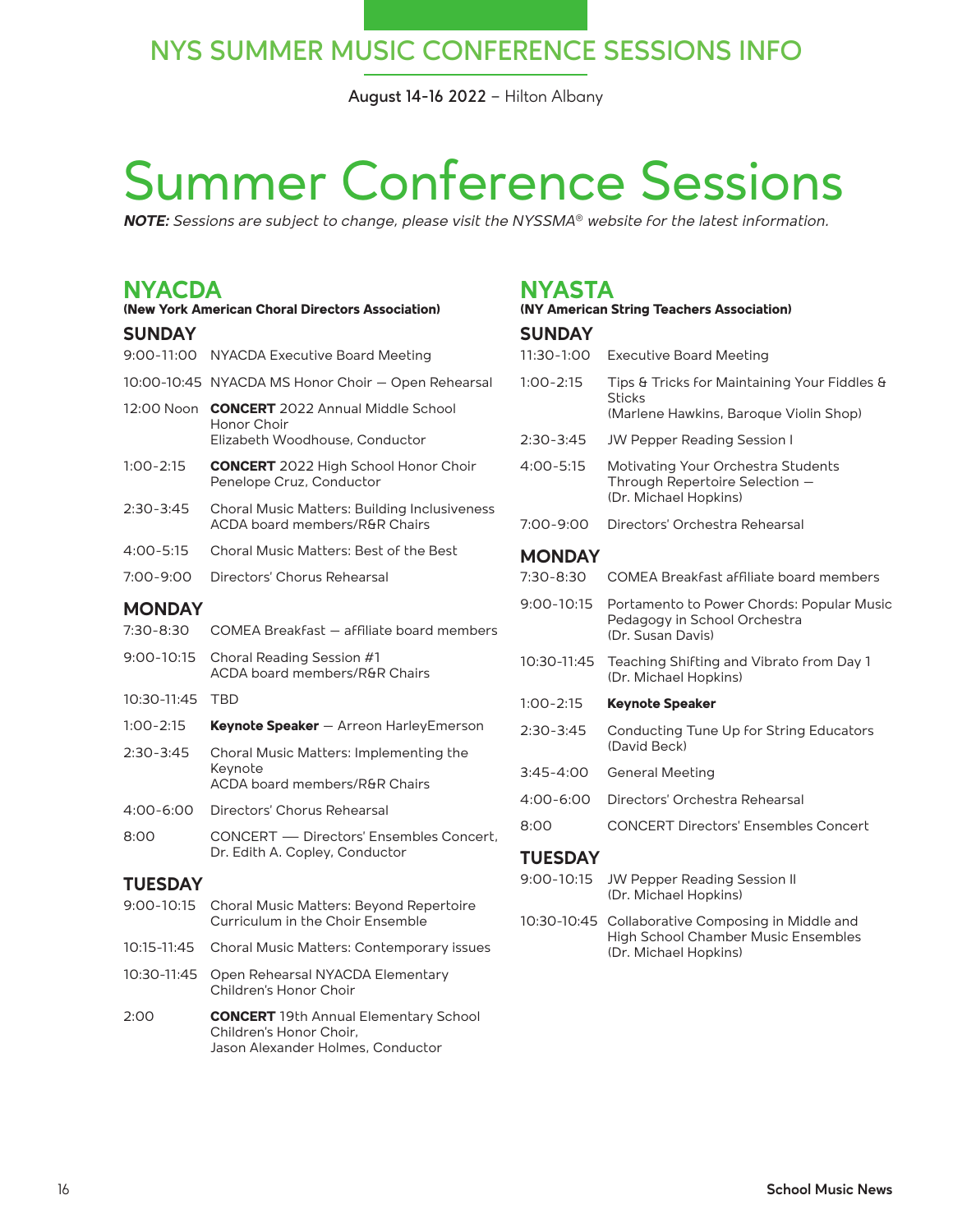## **NYS SUMMER MUSIC CONFERENCE SESSIONS INFO**

### **NYSBDA**

#### **(New York State Band Directors Association)**

#### **SUNDAY**

| 9:00 12:00    | NYSBDA Executive Board Meeting                                                                       |
|---------------|------------------------------------------------------------------------------------------------------|
| 1:00 2:15     | Reading Session: New to the NYSSMA®<br>Manual Jazz Band<br>(Daniel Fabricius)                        |
| 2:30 3:45     | Do Sweat the Small Stuff (Meghan Cabral)                                                             |
| 3:45 4:00     | <b>NYSBDA General Business Meeting</b>                                                               |
| 4:00 5:15     | Reading Session: Music of Hope and Friendship<br>(Alessandra Shellard)                               |
| 7:00 9:00     | Directors' Band Rehearsal<br>Dr. Patricia Cornett, Conductor                                         |
| <b>MONDAY</b> |                                                                                                      |
| $7:30 - 8:30$ | COMEA Breakfast for affiliate board members                                                          |
| 9:00-10:15    | Reading Session: New to the NYSSMA®<br>Manual-Level 1-4<br>(Jessica Williamson)                      |
| 10:30-11:45   | Mini Maestros: Using the Principles of<br>Movement to Improve Musicianship<br>(Dr. Patricia Cornett) |
| $1:00 - 2:15$ | Keynote Speaker                                                                                      |
| $2:30 - 3:45$ | <b>Grant Writing for Your Music Department</b><br>(Corey Riley, Erin Tapia)                          |
| 4:00-6:00     | Directors' Band Rehearsal,<br>Dr. Patricia Cornett, Conductor                                        |
| $6:15 - 6:45$ | Directors' Band Dress Rehearsal,<br>Dr. Patricia Cornett                                             |
|               |                                                                                                      |

8:00 CONCERT Directors' Ensembles Concert, Dr. Patricia Cornett, Conductor

#### **TUESDAY**

- 9:00-10:15 Tell your Story with a Song: Commissioning for Any Ensemble (Lindsey Williams)
- 10:30-11:45 Continuing the Discussion with NYSBDA Equity and Inclusion Committee Members

## **NYSSMA® – Manual**

#### **MONDAY**

10:30-11:45 Get to Know the New NYSSMA® Manual (Katie Struzik)

## **NYSSMA® – CMC Elementary/ Early Childhood**

#### **SUNDAY**

| $1:00 - 2:15$ | Infusion of Responsive Classroom in<br><b>Orff Schulwerk</b><br>(Matthew Stensrud)                                                           |
|---------------|----------------------------------------------------------------------------------------------------------------------------------------------|
| $2:30 - 3:45$ | Teaching Without Words<br>(Matthew Stensrud)                                                                                                 |
| 4:00-5:15     | How to Hook 'Em: Enhancing Movement in<br><b>Upper Elementary</b><br>(Matthew Stensrud)                                                      |
| 5:30-6:30     | Recorder through the Ages, Grades 3-12<br>(Donna Basile, Anthony Femino)                                                                     |
| <b>MONDAY</b> |                                                                                                                                              |
| 9:00-10:15    | I am Musical: Exploring Students' Musical<br>Selves with Props and Percussion in Early<br><b>Childhood Music Settings</b><br>(Joe'l Staples) |
| 10:30-11:45   | First Steps in Music with Orff Schulwerk<br>(Craig Knapp)                                                                                    |
| 1:00-2:15     | <b>Keynote Speaker</b>                                                                                                                       |
| 2:30-3:45     | Building a Community of Learners in Your<br>Youngest Musicians!<br>(Joe'l Staples)                                                           |
| 6:30-7:30     | Ukulele Jam<br>(Rob DelGaudio)                                                                                                               |

#### **TUESDAY**

9:00-10:15 Summer Unplugged (Shana Kohler)

## **NYSSMA® – CMC Secondary**

#### **SUNDAY**

- 1:00-2:15 Four Commonplaces: Reimagining Secondary General Music Curriculum Planning (Renee Duncan) 2:30-3:45 Virtual Instrument Design with Scratch and Makey Makey (Joshua Emanuel)
- 4:00-5:15 The Trust and Creativity Connection (Allison Russo)
- 5:30-6:15 Recorder through the Ages, Grades 3-12 (Donna Basile, Anthony Femino)

#### **MONDAY**

- 9:00-10:15 Beat the Burnout: Refresh and Renew in 2022 (Jen Rafferty)
- 10:30-11:45 Creative Music: Finding Your Place in Classroom Music (Quinn McClure)

continued on next page